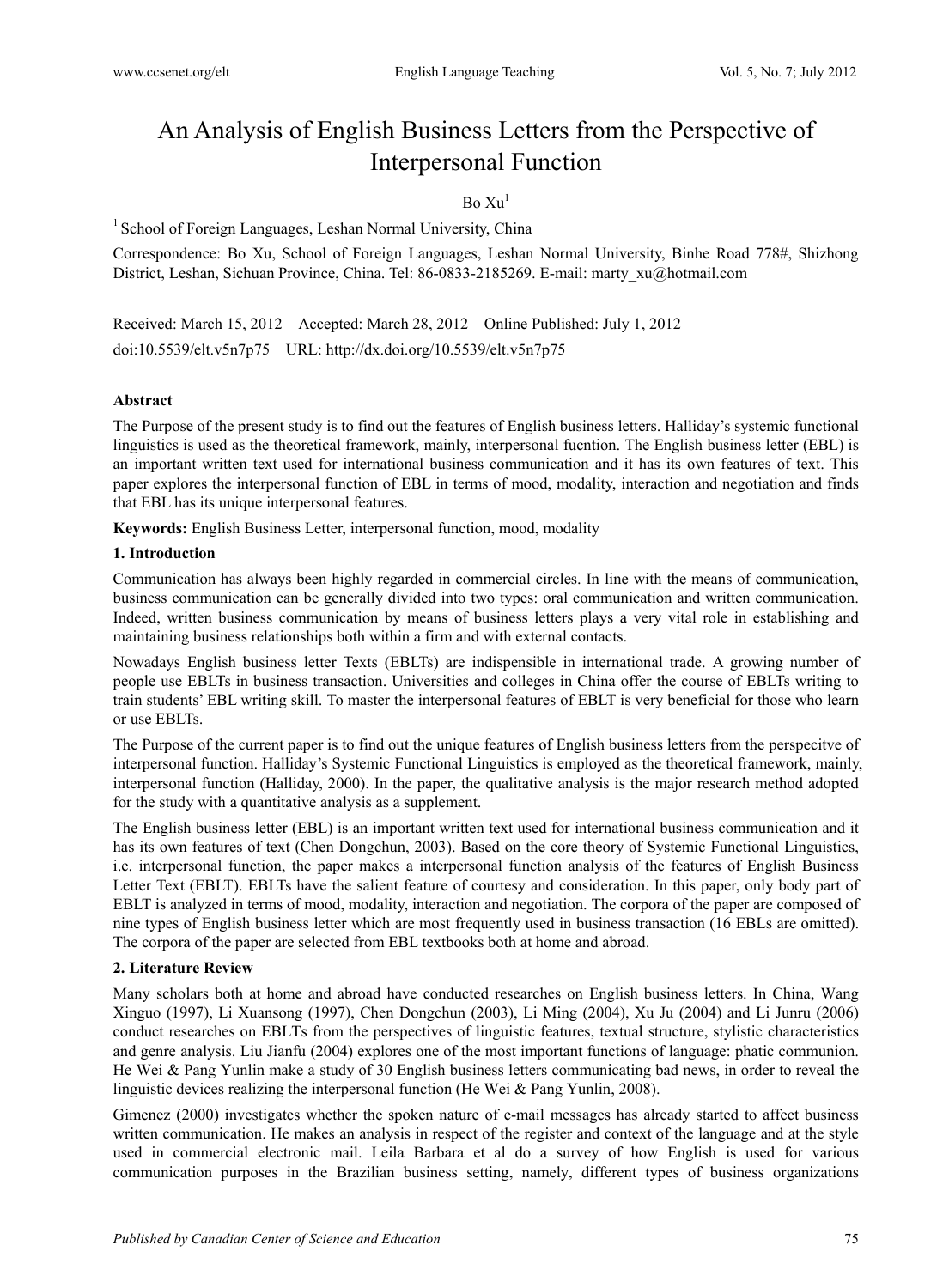# (Barbara, 1996).

Carla Vergaro (2002) conducts a research on discourse strategies in Italian and English money chasing letters. Carla Vergaro (2004) describes a contrastive study on rhetorical differences between Italian and English sales promotion letters. Bargiela-Chiappini & Harris (1996) expound requests and status in business correspondence.

The previous studies on EBLTs, both at home and abroad, mainly focus on genre, lexical features, linguistic features, phatic communion. Therefore, it is necessary to analyze the EBLT from the perspective of interpersonal function.

# **3. Mood, Modality, Interaction and Negotiation in EBLTs Embodying Feature of Courtesy and Consideration**

One of the main purposes of language communication is to interact with other people: to establish and maintain appropriate social links with them. In practice, employees and practitioners use EBLTs to exchange meanings. When an EBL is composed, courtesy and consideration should be taken into consideration. This paper will probe into how courtesy and consideration of EBLTs realized under the heading of mood, modality and interaction and negotiation between the writer and the receiver.

# *3.1 Mood in EBLTs*

In order to understand the role relationships in EBLTs, sixteen letters are analyzed in terms of mood. Based on classification of mood types put forward by Thompson (Thompson, 2000, p. 40) and Halliday (Halliday, 2000, p. 85), an analysis of mood components is made by the author of this paper at clause level to decide types of mood used in EBLTs. Table 1 illustrates the result in terms of frequency of each mood type in the sixteen samples.

As is shown in Table 1, there are altogether 134 ranking clauses (excluding embedded clauses). It is obvious to find out that declaratives take up 96%, imperatives 2%, Yes/no interrogatives 2 % and no exclamatives are found in EBLTs.

## Table 1. Mood in the sixteen EBLTs

| Mood (ranking clauses only)                             |          |          |                  |          |          |                |          |                |                |              |     |          |              |          |          |                 |       |               |
|---------------------------------------------------------|----------|----------|------------------|----------|----------|----------------|----------|----------------|----------------|--------------|-----|----------|--------------|----------|----------|-----------------|-------|---------------|
| Mood Types                                              | L1       |          | L3               | L4       | L5       | L6             | L7       | L8             | L9             | L10          | L11 | L12      |              |          | LI5      | L <sub>16</sub> | total | $\frac{0}{0}$ |
| Declaratives                                            | 10       | 6        | 9                | 6        | 8        | 8              | 8        | 8              | 8              | 9            | 6   |          | 8            | 11       | 10       |                 | 129   | 96%           |
| Exclamatives                                            | $\theta$ | $\theta$ | $\overline{0}$   | $\theta$ | $\theta$ | $\mathbf{0}$   | $\Omega$ | $\overline{0}$ | $\theta$       | $\mathbf{0}$ | 0   | $\theta$ | $\left($     | $\theta$ | $\theta$ | 0               | 0     | $\theta$      |
| Imperatives                                             | 0        | 0        |                  | $\theta$ |          | $\overline{0}$ | $\theta$ | $\overline{0}$ | $\overline{0}$ | $\mathbf{0}$ |     | 0        | $\mathbf{0}$ | $\bf{0}$ | $\bf{0}$ | 0               |       | $2\%$         |
| Yes/no                                                  | 0        | $\theta$ | $\boldsymbol{0}$ | $\theta$ | $\theta$ | $\theta$       | $\theta$ | $\overline{0}$ |                | $\theta$     | 0   | $\theta$ | $\theta$     |          |          | 0               | 2     | $2\%$         |
| interrogatives                                          |          |          |                  |          |          |                |          |                |                |              |     |          |              |          |          |                 |       |               |
| Total                                                   | 10       | 6        | 10               | 6        | 9        | 8              | 8        | 8              | 9              | 9            |     |          | 8            | 12       | 10       |                 | 134   | $100\%$       |
| $N_{\text{obs}}$ I 1 means Letter 1. I 2 means Letter 2 |          |          |                  |          |          |                |          |                |                |              |     |          |              |          |          |                 |       |               |

Note: L 1 means Letter 1; L2 means Letter 2 ...

Most of mood classes are declaratives (96%) (see Table 1) which provide information for the letter receiver. The function of declaratives in EBLTs goes beyond its unmarked function to give information. They work together to provide goods-&-services to the receiver (Eggins, 2004). They contribute to the interpersonal meaning in EBLTs in that the final product provides the receiver with courtesy and consideration with a carrier of their emotion, and with ideological enlightenment. It also signals the relationship between the writer and the receiver: the writer is active and takes the initiative in the communication, while the receiver is the recipient of the letter.

Mood plays a special role in carrying out the interpersonal functions of the clause. In order to understand what this role is, the meanings expressed by the Subject and Finite should be examined, and then to see how they work together as Mood. One sentence is chosen from Sales Promotion Letter to an Old Customer.

# (1) *A current price list is also enclosed.* (From Letter 3)

Mood in declarative clause could be examined in terms of the exchange going on between the two parties. One way of doing this is by examining the kind of response that the letter receiver can make to the information being given (since the response will show us how the letter receiver is interpreting the purpose of the letter writer's message). From this perspective, the letter writer has put up for negotiation something about "price", not about shipment.

The Subject expresses the entity that the writer wants to make responsible for the validity of the proposition being advanced in the clause. The receiver can then confirm, reject, query or qualify the validity by repeating or amending the Finite, but the Subject must remain the same: if that is altered, the exchange has moved on to a new proposition (Thompson, 2000, p. 46).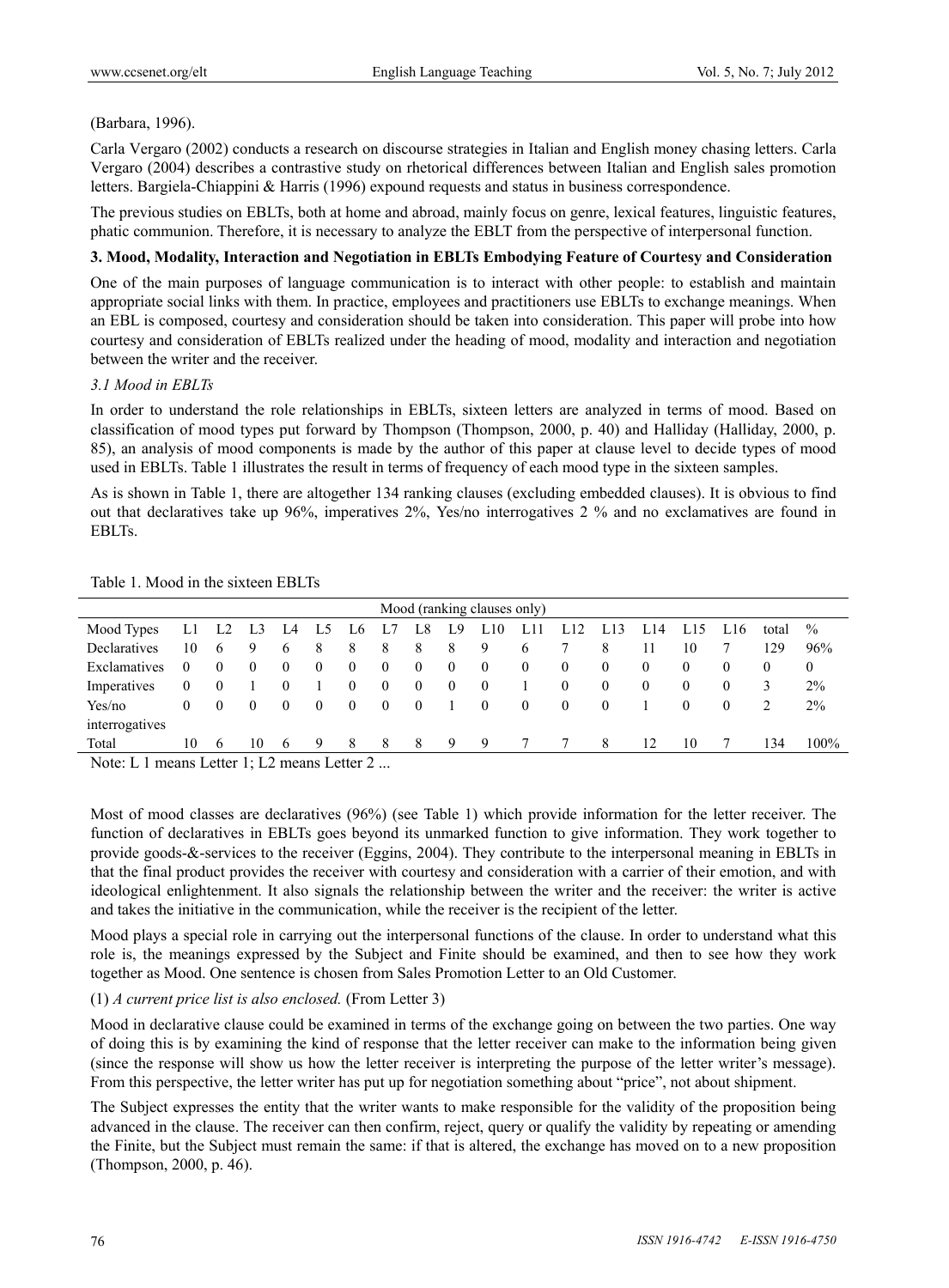If the Subject is the entity on which the validity of the clause rests, what is the meaning of the Finite? To some extent, the answer has begun to emerge from the discussion of Subject: the Finite makes it possible to negotiate about the validity of the proposition. The Subject can be seen as non-negotiable as long as the current proposition remains in play. Through the Finite, the writer signals three basic kinds of "claims" about the validity of the proposition, each of which in principle is open to confirmation or rejection by the receiver (Thompson, 2000, p. 46):

- a. For what time in relation to that of speaking the proposition is valid (tense).
- b. Whether the proposition is about positive or negative validity (polarity).
- c. To what extent the proposition is valid (modality).

The following examples illustrate each of the above claims being contested or amended in turn:

- (2) "I thought it was a firm offer. But it is not."
- (3) "You know what I mean.'" "No, I don't, as a matter of fact."
- (4) "Look out- he might scratch you." "Too late he has."

Now, the examination goes back to example (1) again.

#### *A current price list is also enclosed.*

It can be understood as follows: the validity of the information the writer is giving the receiver rests on the receiver's accepting that both sides are referring to "price"; the validity the writer claims for the information is that it is valid for something present (not past or future tense), it is absolutely valid (not modalised) and that it is positively valid (not negative); and the information the writer wants to give the receiver about "price" is "enclosed" in the letter.

The rest of the clauses are imperatives and interrogatives, both of them play the role of **demand**, demanding either information or goods-&-services. They take up a small proportion in the total (imperatives account for 2% and interrogatives account for 2%), but they still count. Besides giving information, the writer also demands something from the receiver. As the letter writer is not communicating with the receiver face to face, there should be ways to involve the receiver in the letter. When the letter writer gives information, the receiver is expected to acknowledge the information. While the letter writer asks a question, the receiver is expected to answer the question. As the letter writer gives a command, the receiver is expected to comply with the command. If the receiver does not follow the command, the exchange will be halted. If he/she follows the letter, he/she is complying with the letter writer's demand (Thompson, 2000).

According to Eggins (Eggins, 2004, p. 177), demands for goods and services are typically realized by imperatives. Imperatives are the unmarked mood type used to make a **command**. Imperative mood accounts for 3% in the sixteen EBLTs (see table 1). Imperatives are used in EBLTs to demand goods-&-services. Furthermore, the using of word "please" indicates the writer's courtesy and politeness for the receiver. Examples are shown as follows:

(5) *Please fill in the enclosed Despatch Form and return it to us with the consignment and commercial invoices.*  (From Letter 11)

(6) *Please use the order form enclosed.* (From Letter 3)

(7) *Please note that we have quoted our most favorable price and are unable to entertain any counter-offer.* (From Letter 5)

The interrogative mood realizes the speech role of **question**. Yes/no interrogatives mood take up 2% in the sixteen EBLTs. Yes/no interrogative mood is employed to give goods-&-services. In addition, the employment of "could you" and "would you" not only inquires the receiver and gets the receiver's consent, but also incarnates the writer's courtesy to the receiver. Moreover, through using Yes/no interrogatives mood, politeness and euphemism is achieved in EBLTs. Examples are given as follows:

(8) *Could you allow me a further 60 days to clear my account, and draw a new bill on me, with interest of, say 6% added for the extension of time?* (From Letter 9)

(9) **Would you** please fill out the enclosed claims form and return it to us, with a letter confirming acceptance of the compensation we have offered? (From Letter 14)

#### *3.2 Modality in EBLTs*

The Finite expresses not only tense but also modality. In order to understand more fully how modality works, we need to return to the distinction in speech roles.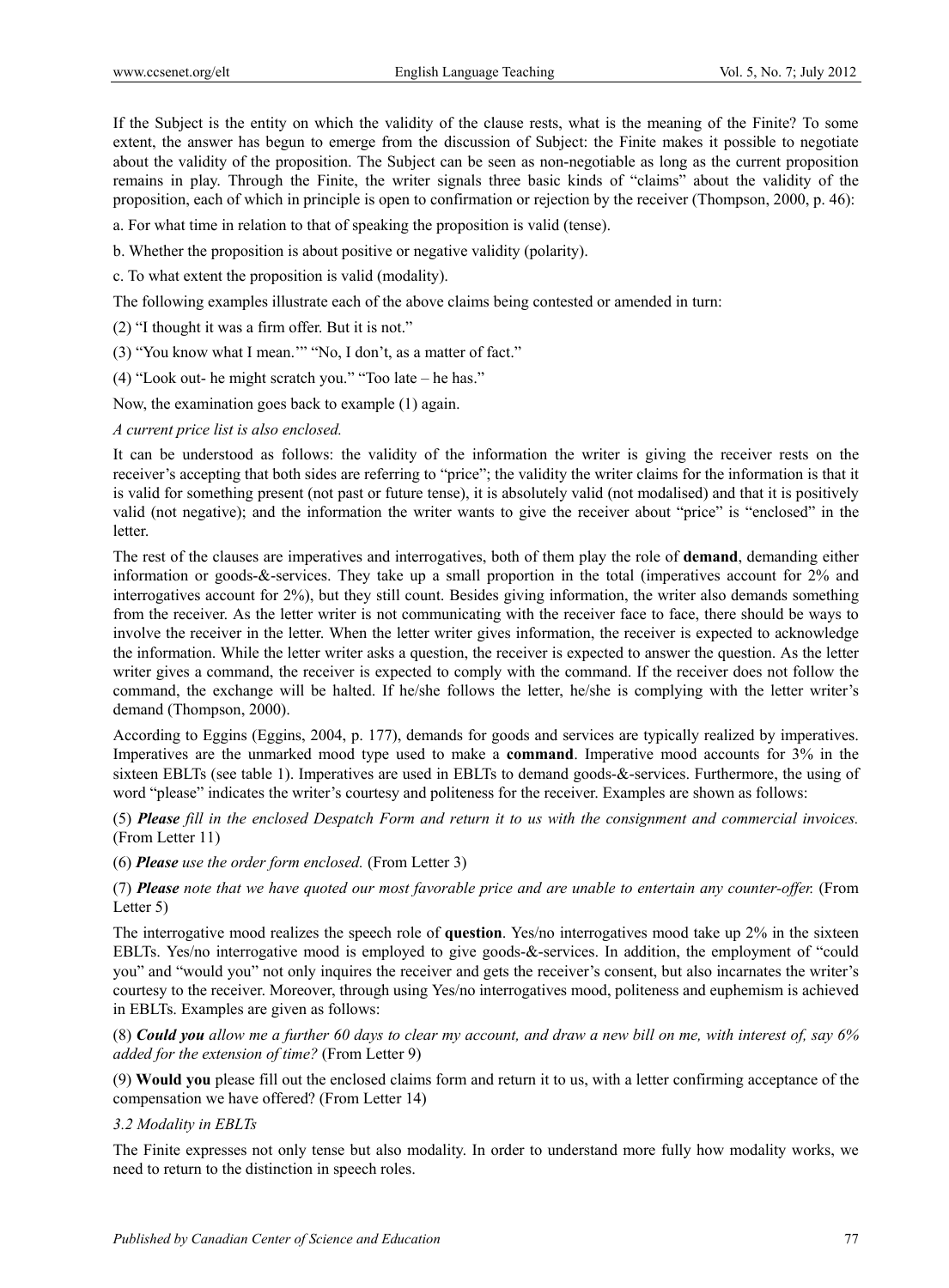Thompson (Thompson, 2000, p. 57) considers that if the commodity being exchanged is information, the modality relates to how valid the information is in terms of probability (how likely it is to be true) or usuality (how frequent it is true). Some of the basic points on the probability scale are: possible/probable/certain; on the usuality scale, they include: sometimes/often/always. If, on the other hand, the commodity is goods-&-services, the modality relates to how confident the writer can be in the eventual success of the exchange. In commands, this concerns the degree of obligation on the other person to carry out the command (the scale for the demanded goods-&-services includes: permissible/advisable/obligatory), while in offers it concerns the degree of willingness or inclination of the writer to fulfill the offer (the writer may signal: ability/willingness/determination).

The sixteen EBLTs are classified into probability, usuality, obligation and inclination in terms of clause. Boldface is the lexicon showing the scale which can be classified into the four categories. Through the classification of modality above, for the sixteen EBLTs, a table is drawn to demonstrate the percentage of the four categories (see Table 2).

Table 2. Modality in the sixteen EBLTs

| Type        | Clause No. | Percentage |  |
|-------------|------------|------------|--|
| Probability |            | 27%        |  |
| Usuality    |            | 3%         |  |
| Obligation  |            | 17%        |  |
| Inclination |            | 53%        |  |

As can be seen from Table 2, it is apparent that probability accounts for 27% in the sixteen EBLTs; usuality accounts for 3 % in the sixteen EBLTs; obligation takes up 17 % in the sixteen EBLTs and inclination takes up 53 % in the sixteen EBLTs.

Inclination accounts for 53%, which signifies the commodity exchanged in EBLTs is mostly realized by finite modal operator which belongs to proposal (goods-&-services). EBLTs signal the willingness, keenness and determination of the participating party. In addition, 53% of inclination in EBLTs indicates that the writer adopts words like "will" to convey his or her willingness so that courtesy is realized in EBLTs. The writer uses inclination to signal willingness or determination of his/her side. For example:

(10) *This letter will be handed to you by Mr. Frank Chadwick, our senior representative, who will be spending much of his time during June and July in the Far East. [...] he will need than anyone else we know. We shall regard as a personal favor any help you give Mr. Chadwick and will always be very happy to reciprocate.* (From Letter 1)

As bold face words are used in Letter 1, the writer employs "will" or "shall" throughout the whole letter to express his or her willingness which incarnate the courtesy of the writer.

Since probability takes up 27 %, the commodity exchanged in EBLTs is also realized. The indications of probability in EBLTs are usually expressed with finite modal operator and modal adjunct (such as possible, probably, certain). Usuality takes up 3%. Probability and usuality used in EBLTs is to exchange information between the two sides. Obligation (taking up 17%) shows the degree of the writer to demand for goods-&-services.

By using four categories of media: probability, usuality, obligation and inclination, the EBLT writer exchanges his/her information and goods-&-services with the receiver.

#### *3.3 Interaction and Negotiation between the Writer and the Receiver*

When interacting with another person, the writer will inevitably enact one of the speech roles: anything he/she says will be intended and interpreted as a statement, question, command or offer (Thompson, 2000). By acting out a role, he/she is at the same time creating a corresponding role for the other person (even if the other person does not in turn carry out that role): in asking a question, for instance, the writer creates the role of answerer for the other person. However, the writer may also project a role onto himself or the other person by the way he/she talks about them (ibid.).

Personal pronouns are usually used to tell interpersonal relationships between or among the individuals involved in interaction (Zhang Yanjun, 2006, p. 112). EBL writers can use different kinds of pronouns to indicate their attitudes and relationships to readers in their texts, presenting statements subjectively, interactively, or objectively. Personal pronouns in the basic grammatical distinctions are those used to indicate first or second or third person. *I* indicates the individual who utters the text; *you* refers to the individual addressed in the present instance of text; the third person pronouns (*he, she, it, they*), unlike the first or second pronoun, refer to the other party or parties in the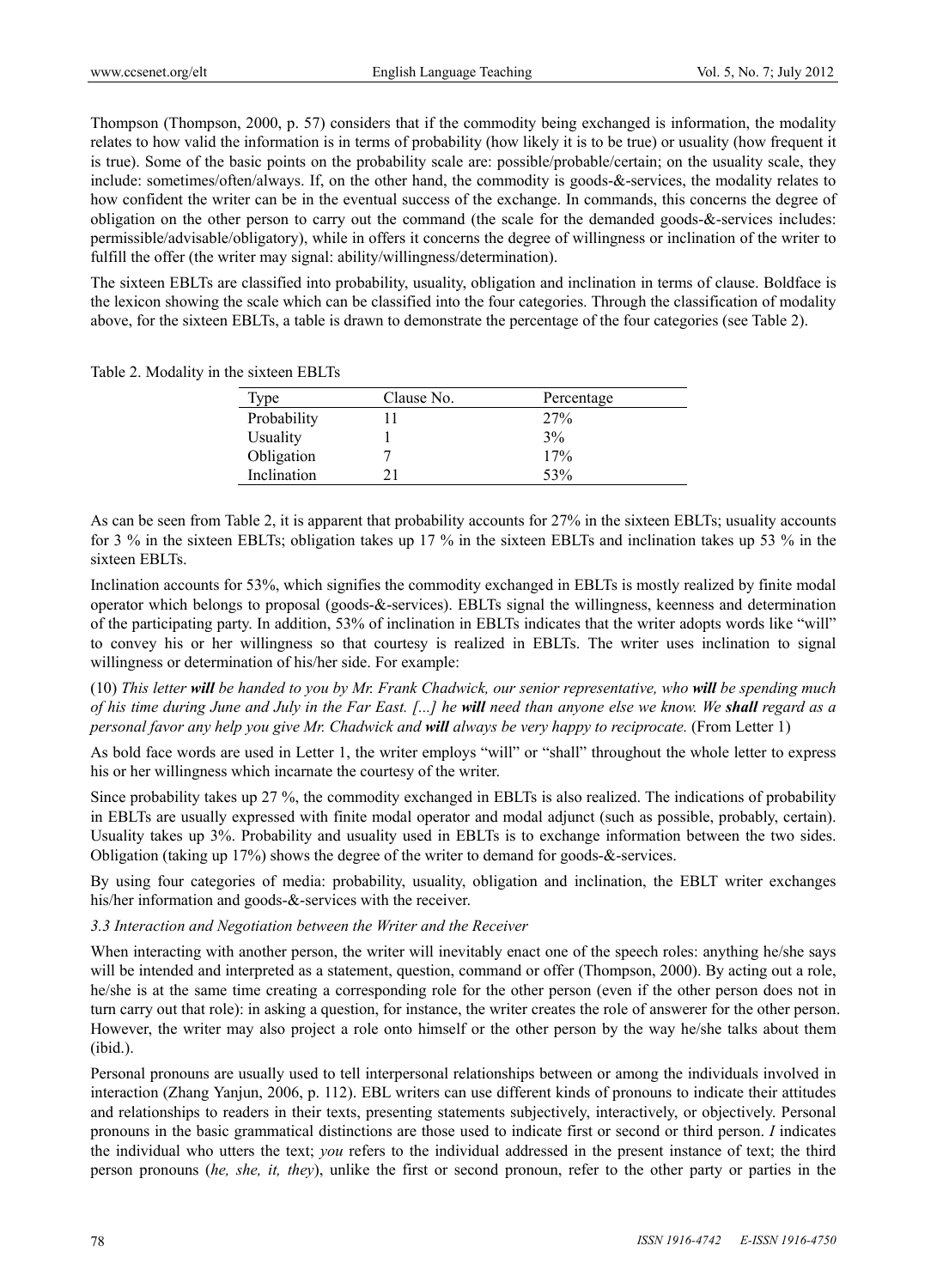situation but not the participants in the speech event (ibid.). Person system in the sixteen EBLTs is demonstrated in Table 3.

| Pronoun |    |    | First-person |    |    |     | Second-person | Third-person |     |     |     |  |     |      |  |
|---------|----|----|--------------|----|----|-----|---------------|--------------|-----|-----|-----|--|-----|------|--|
|         |    | me | my           | we | us | vou | vour          | he           | his | she | her |  | 1ts | they |  |
| No.     | 13 |    |              | 4. | 10 | 48  | ت ک           |              |     |     |     |  |     |      |  |

Table 3. Frequency of personal pronouns in the sixteen EBLTs

As is shown in Table 3, the most frequently used pronoun is "you" (48 times). Then "we" (45 times) ranks the second place. "Your" (25 times) ranks the third place. "Us" (16 times) ranks the fourth place in sixteen EBLTs.

Since courtesy and consideration lays emphasis on You-attitude rather than We-attitude, the most-frequently-used second person pronoun in the sixteen EBLTs evinces that the writer emphasizes You-attitude which keeps the receiver's request, needs, desires as well as his or her feelings in mind. By doing so, courtesy is incarnated in the EBLTs.

In a broad sense, by using second person pronoun, the writer emphasizes the reader's interest and concerns and he/she pays much more attention to "you" and "your" and de-emphasizes "we" and "our". But it is more than a matter of just using second person pronouns. It is an attitude of mind to place the letter receiver in the center of things. At times, it involves being friendly and treating people in the way they like to be treated. Sometimes, it involves skillfully handling people with carefully chosen words to make a desired impression. The writer is negotiating with the receiver. In this way, courtesy and consideration of EBLTs is realized via frequent use of second person pronoun.

Moreover, first person pronoun "we" is also constantly seen in EBLTs. The first person pronoun "we" also signifies the spirit of cooperative attitude and sincerity. In this way, the receiver may feel pleased when reading the letter.

## **4. Conclusion: Appraisal of Interpersonal Function in EBLTs**

As for mood, different mood types realize different interpersonal meaning in EBLTs. Declarative clauses provide goods-&-services for the receiver through statement. It indicates that the relationship between the writer and the receiver is that of the carrier of emotion and the receiver of emotion. Imperatives and interrogatives create a sense of dialogue in the form of command, arousing the receiver's attention and evoking their thinking. They are used to shorten the distance or bridge the gap between the writer and the receiver. The writer carefully selects mood types to convey courtesy and consideration.

Generally speaking,the most frequently used types are that of inclination and probability because EBLTs convey statement to imply whether it is possible to accept the writer's proposal, imparting opinion to the receiver. The commodity exchanged in EBLTs is mostly achieved by finite modal operator which belongs to proposal (goods-&-services). EBLTs mostly embody the willingness, keenness and determination of the participating party. Letter writers adopt words like "will" to convey his or her willingness or wish to the other side so that courtesy can be achieved in EBLTs.

In terms of person system in EBLTs, the frequent use of second-person pronoun states clearly that the writer emphasizes You-attitude which visualizes the receiver's needs, problems, and possible reactions to the writing and puts himself/herself in the reader's position. Such thoughtfulness is essential to establish good interpersonal relations between the reader and the writer. Consequently, consideration of EBLTs is realized via frequent employment of second person pronoun.

### **References**

Bargiela-Chiappini F., & S. J. Harris. (1996). Requests and Status in Business Correspondence. *Journal of Pragmatics, 26,* 635-662. http://dx.doi.org/10.1016/0378-2166(96)89191-0

- Chen Dongchun. (2003). Genre Analysis and Writing Strategies of English Business Letters. *Foreign Laugages Teaching, 2*, 52-56.
- Eggins, S. (2004). *An Introduction to Systemic Functional Linguistic* (2<sup>nd</sup> Edition). New York: Continuum International Publishing Group.
- Gimenez, J. C. (2000). Business E-mail Communication: Some Emerging Tendencies in Register. *English for Specific Purposes*, *19*, 237-251. http://dx.doi.org/10.1016/S0889-4906(98)00030-1